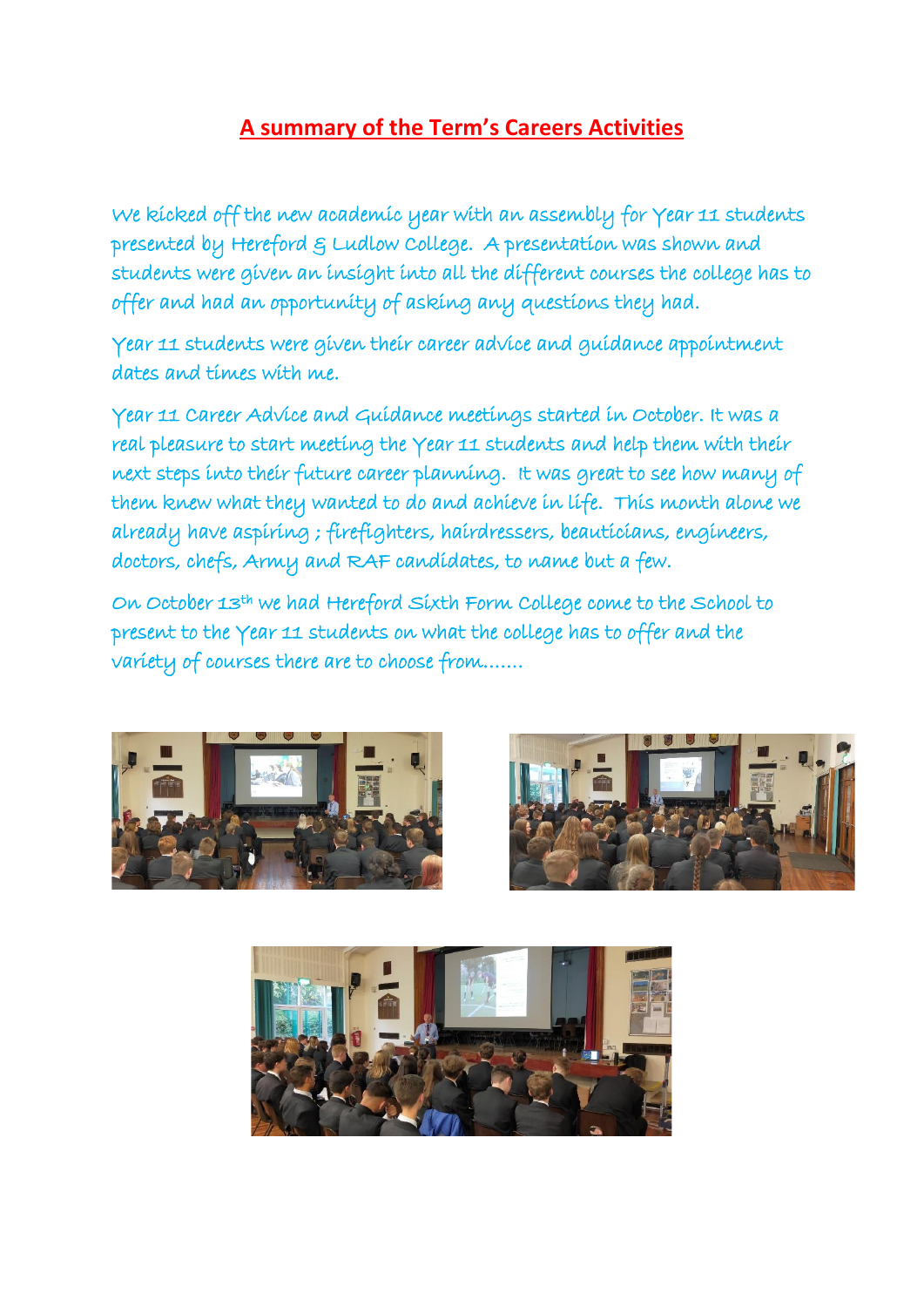November saw the Year 11 students prepare for the Mock Interview Day that was taking place in December.

Students prepared their CV's and personal statements ready for when they met their interviewers. Each student was given a time for their interview and who would be interviewing them.

I continued to see the Year 11 students for their Career Advice and Guidance meetings and ensured they all had completed at least one application for their chosen college/training provider.

I have been really impressed with the high aspirations of the students and the choices they have made for themselves.

Assemblies for the month were :-

3rd November : Vicky Orsmond : Hereford Sixth Form College Progression Lead

10th November : The British Army

17th November : Hereford & Worcester Group Training

24th November : Hereford College of Arts

By the end of December all Year 11 students will have been seen for their advice and guidance meetings.

Follow up appointments will be done in January for those students needing an extra appointment.

On  $\neq$ <sup>th</sup> December the Year 11's had their Mock Interviews. We had over 10 employers who offered to give up their time to interview our students; National Citizen Service, Hereford Sixth Form College, Hereford & Ludlow